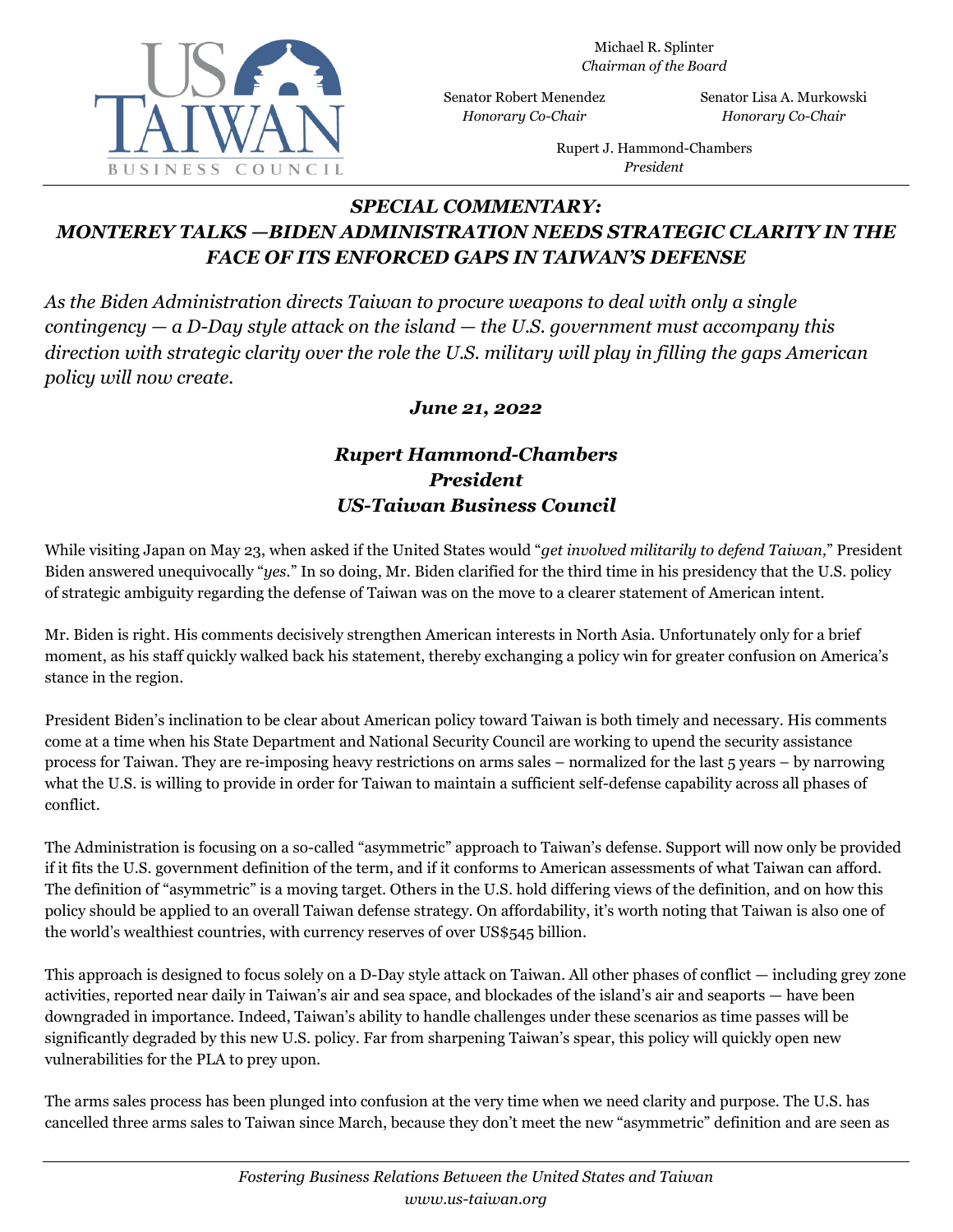

Senator Robert Menendez *Honorary Co-Chair*

Senator Lisa A. Murkowski *Honorary Co-Chair*

Rupert J. Hammond-Chambers *President*

too expensive. The policy is paternalistic and directive, stripping Taiwan of its democratic agency. In addition, communication on this to date appears to be one-way only. The practical ramifications of this new approach have yet to hit Taiwan's defense and national security establishments.

The Administration is committed to pursuing this approach, so the challenge now is how to ensure that it doesn't accelerate an attack on Taiwan's new vulnerabilities but contributes to deterrence.

The White House recently proclaimed that the U.S. pursues a policy of strategic ambiguity toward Taiwan. That includes ambiguity on whether and how it would come to Taiwan's aid in the event of an attack. If the U.S. does not allow Taiwan to acquire a full range of capabilities to defend and deter China in all phases of battle, it is unclear whether U.S. military forces would fill the capability gaps created by this new policy approach – one that will leave the island in a deeply vulnerable position.

On June 22-24, the U.S. and Taiwan will meet for a combined meeting of the annual Special Channel and Monterey Talks in Washington, D.C., a gathering of the political and military leadership within each government. The Biden Administration is expected to present its new policy to Taiwan and direct it to upend its present plans for an all-phases approach to the island's defense, and replace it with a narrow "asymmetric" focus on a D-Day style invasion.

The U.S. should follow President Biden's direction and present the Taiwan delegation with strategic clarity over American intentions. If the U.S. is directing Taiwan to only acquire certain capabilities, then it should accompany that approach with clarity on when and where the U.S. would be willing to step in and fill the gaps its new policy is creating. If we refuse to sell submarine hunting helicopters or command and control aircraft to Taiwan, then the Administration should be crystal clear that the U.S. Navy will fill this requirement for Taiwan's defense. It would also mean training with the Taiwan military to ensure interoperability, while forging a clear division of responsibility to ensure the best utilization of collective resources.

If the Biden Administration intends to dictate specific arms sales to Taiwan, they should immediately and publicly end the legacy policy of strategic ambiguity, replacing it with clarity on when and where the U.S. would be willing to step in and fill the gaps created by their new strategy. This would permit Taiwan to focus on a narrower defensive posture, as demanded by Mr. Biden's government, with the clear expectation that the U.S. would fill any resulting gaps if necessary. Otherwise, Taiwan's vulnerability to Chinese attack will increase and not decrease.

## 拜登總統的回應是對的:我們需要戰略清晰來修補拜登政府安全協助政策的缺陷

拜登總統於5月23日訪問日本時,曾被問到美國會不會以「軍事介入保衛台灣」,當時拜登明確地回答「會」,這是拜登在總 統任期內第三次針對美國會否保衛台灣作清楚地回應,將這項美國戰略模糊的政策,推往更為清晰的方向,同時展現了美國的 意圖。

拜登總統的回應是對的,他的答覆決定性地強化了美國在北亞洲的利益。但可惜的是,政府幕僚很快地又退回原位,使這個原 本可謂政策的勝利,反造成外界對美國在區域的立場有更多的困惑與不解。

拜登總統意圖將美國對台政策清晰化,實為必要且及時,尤其是在國務院及白宮國安會更改協助台灣安全程序之際。這兩個單 位限縮了美國提供台灣在各種情境下維持自衛的裝備,並對過去已正常化五年的軍售過程,再度施加嚴格的限制。